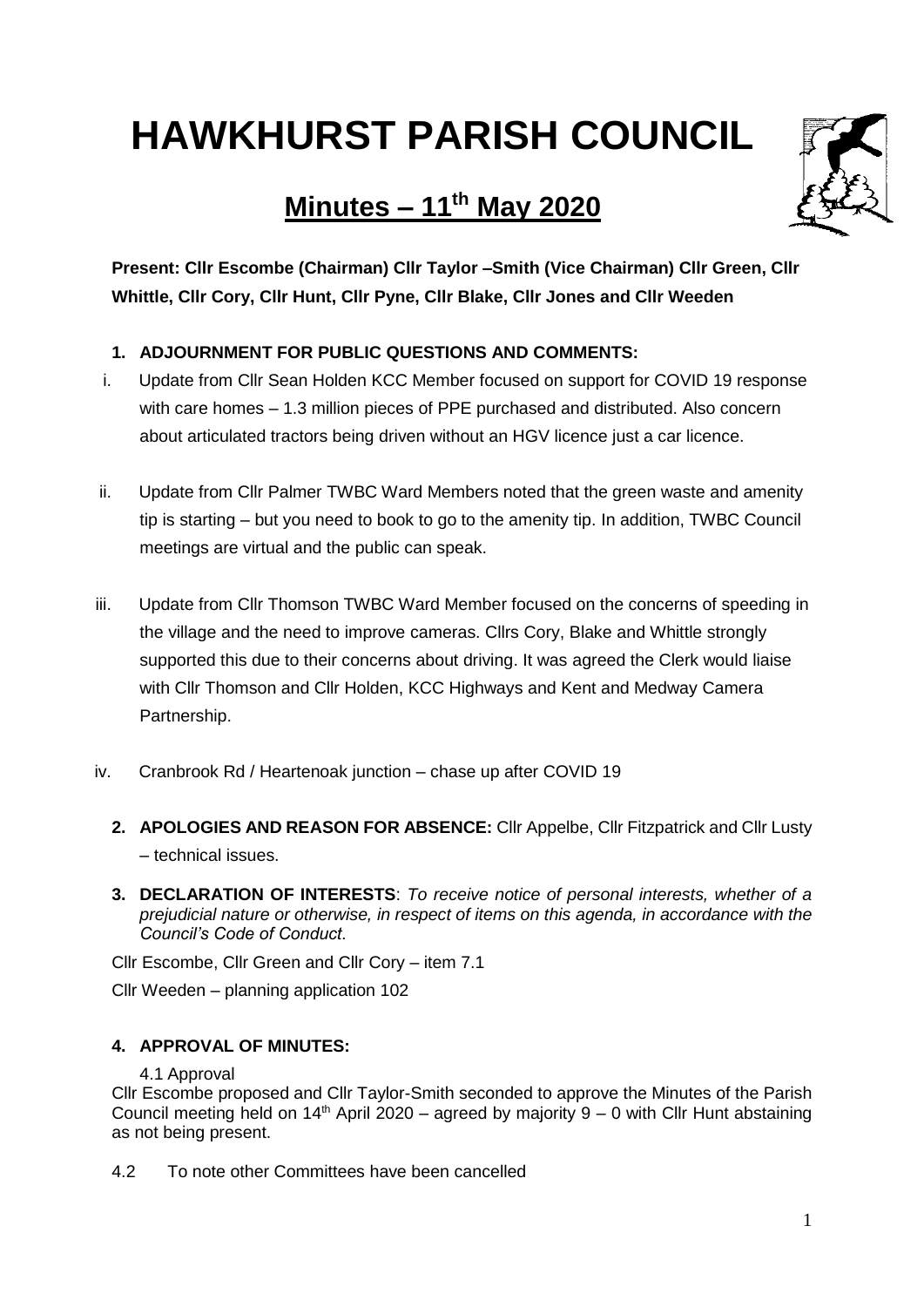#### **5. MATTERS ARISING FROM THE MINUTES – NA**

- i) **Winchester House –** Letters have been sent to the Tenant and Landlord
- ii) **Hawkhurst NDP update –** TWBC approved the revised Hawkhurst NDP at their April 2020 meeting, it is on the HPC website and has been sent to TWBC to upload onto their website.
- iii) **Parish Fund -** Cllr Weeden welcomed the fact that we have received the £2,765 funding from TWBC.

#### **6. PLANNING**

6.1 Planning applications to be considered

| No  | <b>Application No</b> | <b>Proposal</b>                               | Location         |      |
|-----|-----------------------|-----------------------------------------------|------------------|------|
| 102 | 20/00583/FULL         | Demolition of<br>existing<br>sheds and        | <b>Potters</b>   | Farm |
|     |                       | conversion of agricultural building to form a | Land             |      |
|     |                       | pair of semi-detached houses.                 | <b>Buildings</b> |      |
|     |                       | <b>Planning Application</b>                   | <b>Potters</b>   | Lane |
|     |                       |                                               | <b>Hawkhurst</b> |      |
|     |                       |                                               | Cranbrook        |      |
|     |                       |                                               | Kent             |      |
|     |                       |                                               |                  |      |

#### **Background:**

*Proposal is to convert a concrete barn into a pair of 3-bed semi-detached dwellings. Paperwork suggests pre-app supportive as long as structural integrity, landscaping etc. were addressed. Current concrete framed barn - conversion materials will be changed to brick and block and stained black weatherboarding. Roof materials changed to plain tiles. Fencing currently post and rail, will be post and rail and closed board. Arboricultural report not completed. High Weald AONB Unit objects as contrary to S2 and S3 of High Weald AONB Management Plan. AONB Unit argue it's not actually a conversion - it's rebuilding on the same footprint. An assessment of the Farmstead has not been undertaken as required. This is essential given that this is a medieval farmstead. Landscape & Biodiversity officer agrees with AONB Unit. Ecological appraisal requires a bat survey, which has not been carried out. No surveys for dormice or reptiles even though it indicates that there is suitable habitat. The plans show that the elevations look very different - looks domestic. Parking will look really out of character - row of parking spaces.*

#### **Comments and Recommendation:**

This application does not comply with the NDP - it is not a sustainable location; it is well outside the LBD and about 2 miles from the facilities and amenities in the village. Any future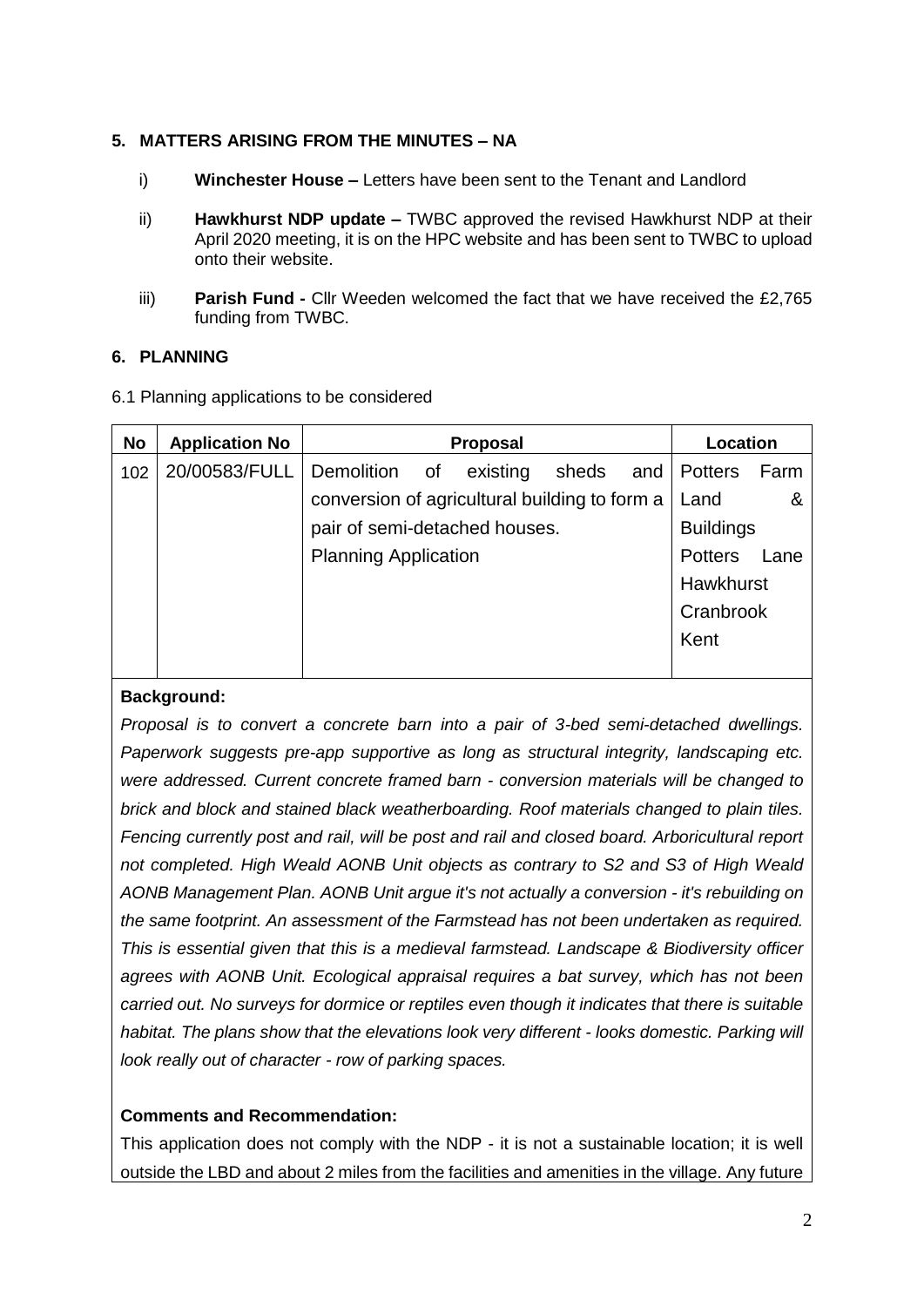occupants would be reliant on cars for shopping, employment and education etc. This is a very rural location within the AONB and the proposed houses would appear completely out of character. Paragraph 7.5 of the NDP describes the AONB landscape as a "medieval landscape of wooded, rolling hills… small, irregular shaped fields; scattered farmsteads; and ancient routeways." This application would have a negative impact on the AONB and, therefore, is contrary to paragraph 172 of the NPPF. It also does not comply with the High Weald AONB Management Plan. Within the NDP there is a requirement for sustainable modes of travel between the site and the heart of the existing built areas (para 7.16). This is not achievable in this location. There is nothing within the application paperwork that indicates compliance with HD3 of the NDP.

HPC agrees with the comments from the High Weald AONB Unit regarding the design of this proposal looking overly domestic. This is exacerbated by the proposed parking arrangements, which are completely out of keeping and do not comply with the design guidance in the NDP that parking should be discreet.

Policy LP2 of the NDP requires the management, conservation and enhancement of the High Weald AONB. This application clearly does not do so. This will irreversibly change the appearance of a medieval farmstead.

HPC **objects** to this application.

If TWBC is minded to approve this application, it is imperative that the farmstead assessment, completed arboricultural report and all appropriate ecological surveys are undertaken and the findings are shown to be satisfactory before approval is granted.

#### **Vote**

## **Support 0, Object 9, Abstain 0 (not present Cllr Weeden) Decision: Object**

| 103 | 20/01024/FULL   Extension of existing parking area,   Hawkhurst |                     |
|-----|-----------------------------------------------------------------|---------------------|
|     | including revised surface water drainage,   Cottage             |                     |
|     | adaption of existing lighting, additional Hospital High         |                     |
|     | disabled parking space and electric car                         | <b>Street</b>       |
|     | charging point.                                                 | <b>Hawkhurst</b>    |
|     |                                                                 | Cranbrook           |
|     |                                                                 | <b>TN18</b><br>Kent |
|     |                                                                 | 4PU                 |
|     |                                                                 |                     |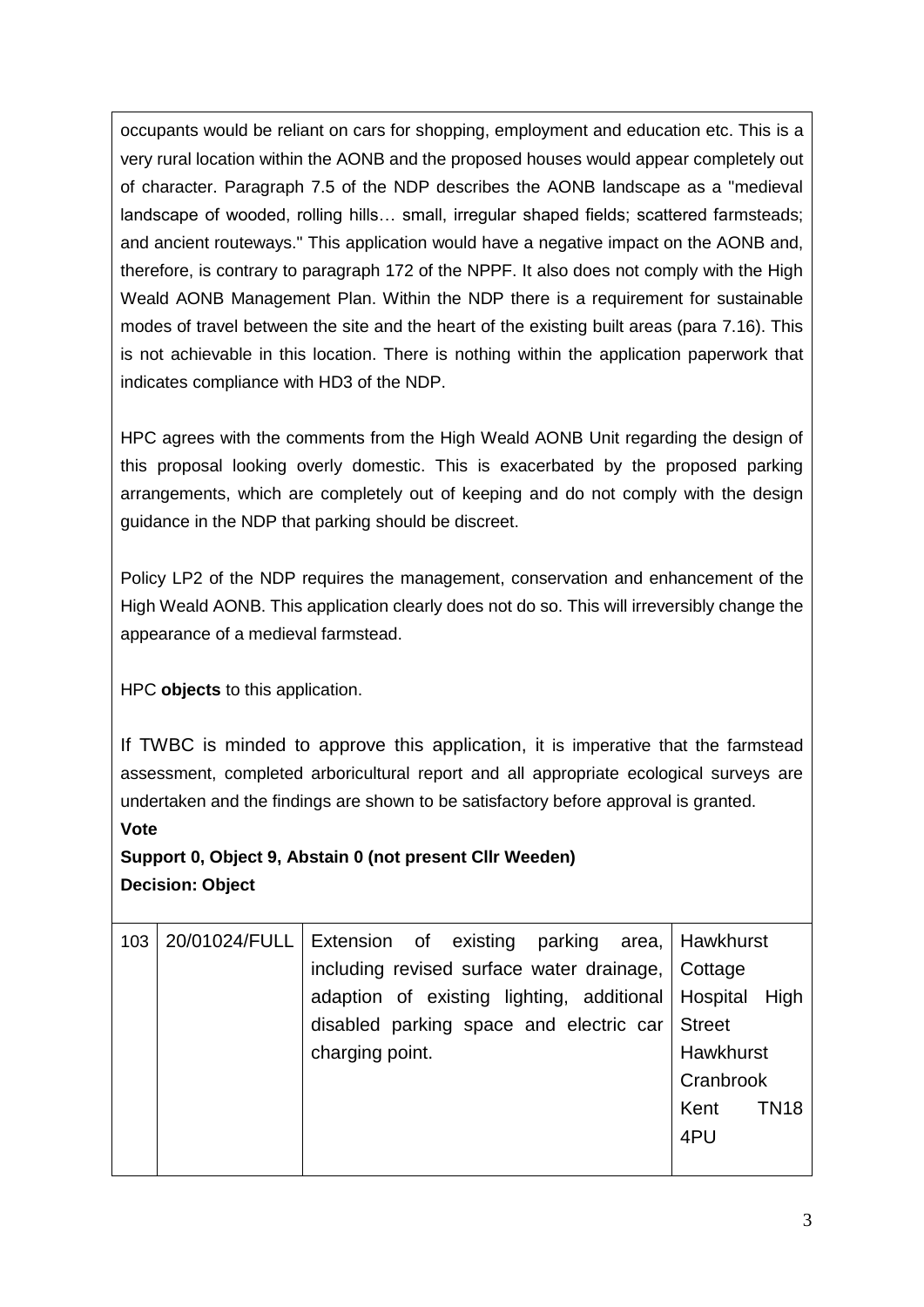#### **Background:**

*Proposal is to extend car park to provide an extra 12 spaces, as well as allocating an additional disabled parking space and an electric car charging point.*

#### **Comments and Recommendation:**

Hawkhurst Community Hospital is much valued and well-used. It is realistically only accessible by car and, therefore, HPC **supports** this application.

#### **Vote**

#### **Support 10, Object 0, Abstain 0**

#### **Decision: Support**

| 104 | 20/01104/FULL | Demolition of existing single storey side 4 Talbot Place |  |  |  |                 |                |
|-----|---------------|----------------------------------------------------------|--|--|--|-----------------|----------------|
|     |               | extension, replacement two storey side Talbot            |  |  |  |                 | Road           |
|     |               | extension, internal alterations and rear porch.          |  |  |  | Hawkhurst       |                |
|     |               |                                                          |  |  |  |                 | Cranbrook Kent |
|     |               |                                                          |  |  |  | <b>TN18 4NA</b> |                |
|     |               |                                                          |  |  |  |                 |                |

#### **Background:**

*The new extension will be a bit wider than the existing single-storey extension, but the paperwork indicates that this will not impact on parking arrangements. No comments from neighbours.*

#### **Comments and Recommendation:**

The extension will use materials to match existing and, therefore, complies with the NDP. There is a reasonable amount of space between 4 Talbot Place and the neighbouring property so it would not appear to impact on neighbours. Therefore, HPC **supports** this application.

#### **Vote**

#### **Support 10, Object 0, Abstain 0**

**Decision: Support**

|     |               |                                                                        | Hawkhurst,<br>Cranbrook,<br>Kent, TN18 4JT |
|-----|---------------|------------------------------------------------------------------------|--------------------------------------------|
|     |               | residential use and installation of solar   Lodge, Slip Mill<br>panels | Road,                                      |
| 105 | 19/03039/FULL | Change of use of land to ancillary Chittenden                          |                                            |

This application has been revised so that some solar panels will be on an existing outbuilding and there will a smaller bank of ground-mounted PV panels alongside the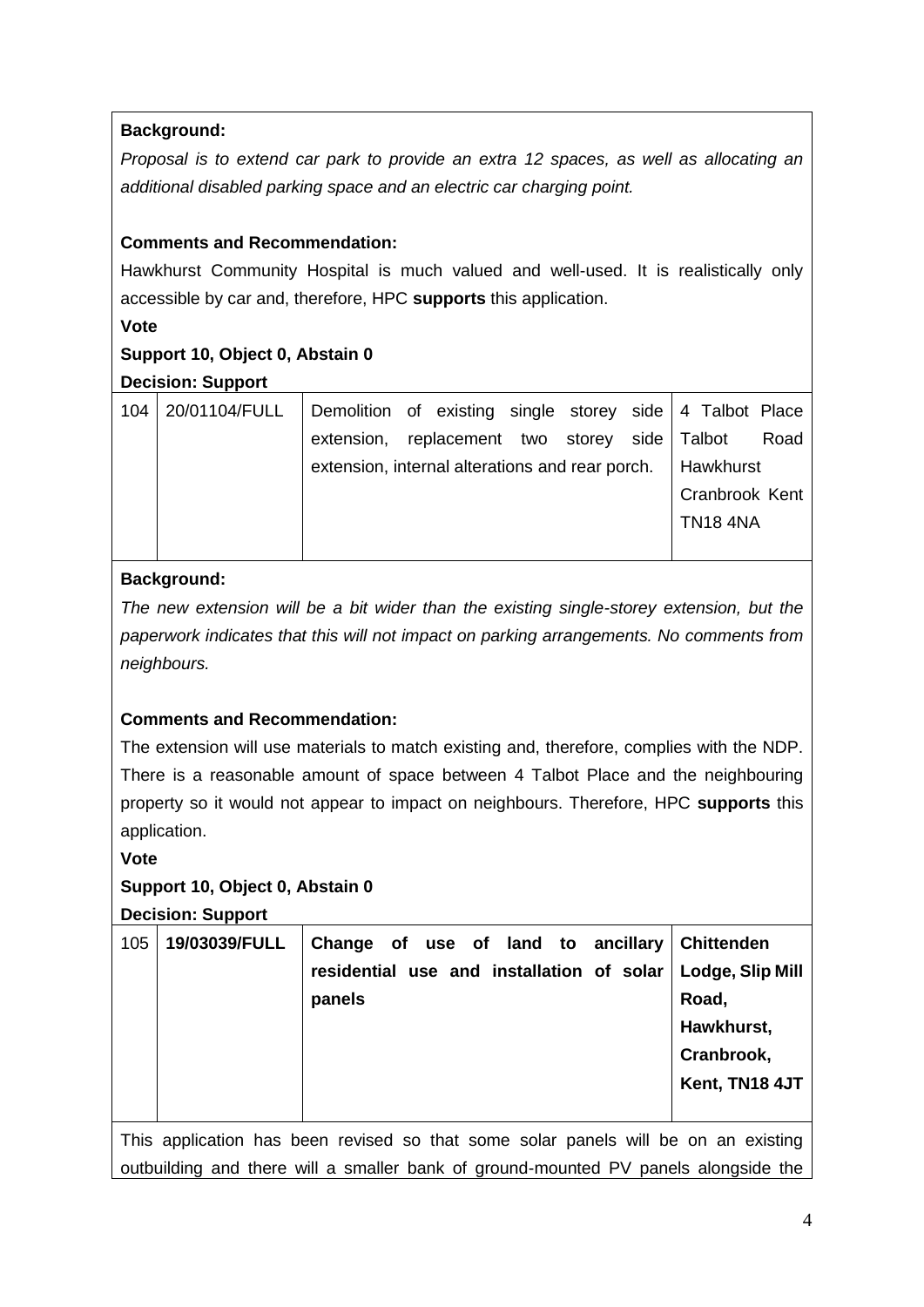outbuildings rather than in the field as previously proposed. In light of these revisions, HPC now **supports** this application. **Vote Support 10, Object 0, Abstain 0 Decision: Support**

6.2 Planning information on file

Cllr Escombe updated Council on several planning points;

Highgate Hall – would check and respond our disappointment of the Enforcement Officer's view that the wall met the technical planning conditions.

Hartley development – Although in Cranbrook she would draft comments and circulate for input before submitting on behalf of the Council.

Park Farm (20/01068/LBC) – Will draft comments and circulate for input before submitting on behalf of the Council.

Ockley / Heartenoak Rd application appeal – Would draft response to appeal of 86 houses at Ockley / Heartenoak Rd and circulate for input before submitting on behalf of the Council.

The Council supported this approach.

#### **7. MATTERS FOR FURTHER DISCUSSION:**

7.1 **Parish Basic Allowance** – The Clerk explained that Cllrs Appelbe, Fitzpatrick, Hunt, Jones Weeden and Whittle were entitled to the Parish Basic Allowance - £330 in 2020/21. Cllrs Fitzpatrick, Hunt, Jones, Weeden and Whittle have decided to forgo their Parish Basic Allowance for 2020/21.

Cllr Escombe proposed and Cllr Pyne seconded payment of £330 Parish Basic Allowance to Cllr Appelbe – Agreed unanimously.

7.2 **HCSG update report** – Cllr Escombe reported that the group have done an amazing job in supporting 180 local residents with 135 volunteers. Cllr Lusty has emphasised the positive support he has received compared to friends in other areas. The Council supported the group initially with funding, staffing, administration and insurance cover. The Council has spent £1,198.52 from the £7,000 set aside on the 24<sup>th</sup> March 2020, however this pales into insignificance when compared to the resources, time and efforts of the local volunteers.

It is important to recognise how successful we have been in setting up HCSG and that HCSG are now a fully functioning Community Group with a Committee, Constitution and Bank Account.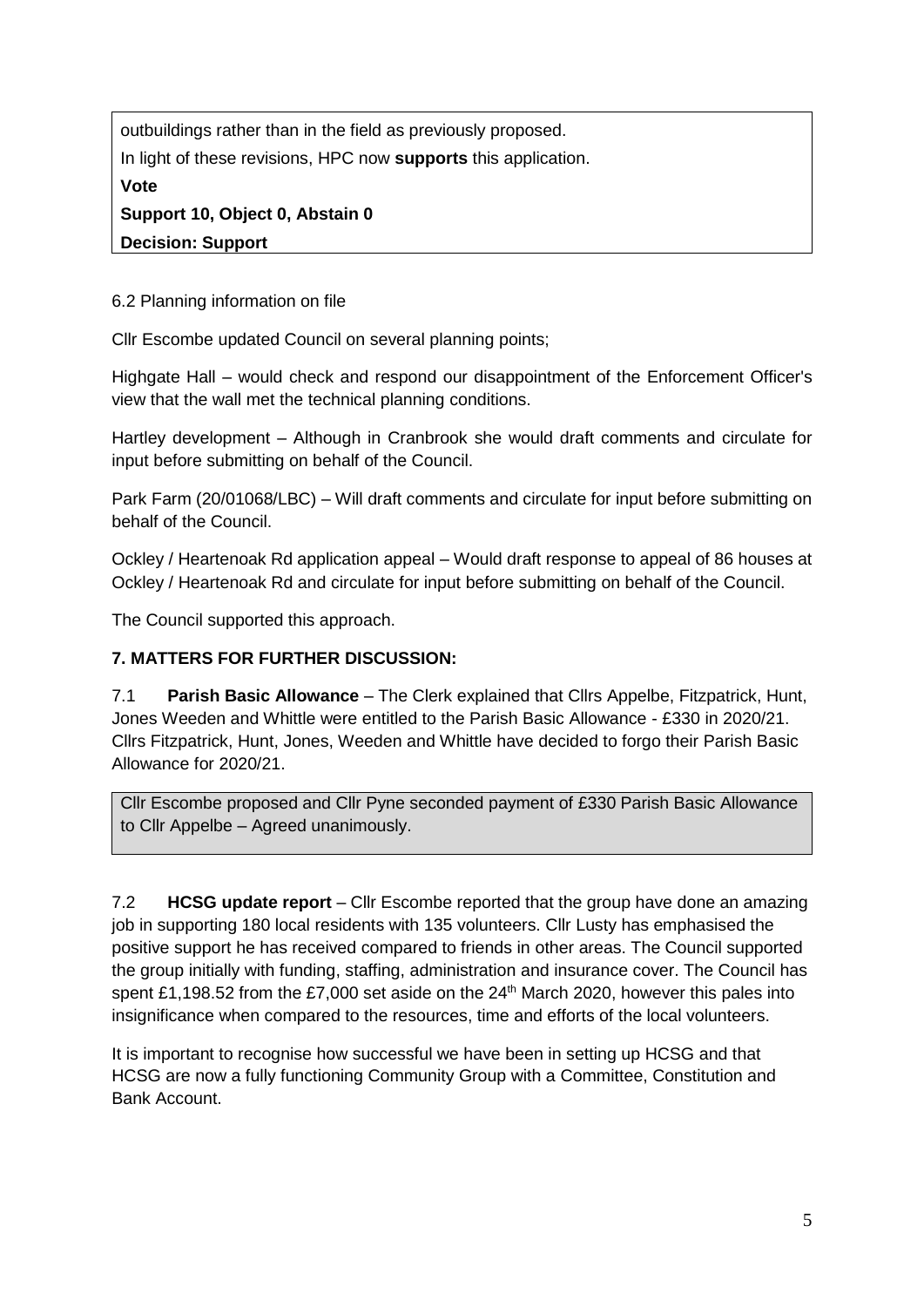Cllr Weeden proposed and Cllr Whittle seconded that the Council recognise the amazing job HCSG are doing and that HCSG are a standalone community group entitled to apply for S137 grant aid – agreed majority 9 – 0 (Cllr Escombe abstained)

7.3 **Actions and Decisions since 14th April 2020** – The Clerk introduced the 26 actions and decisions taken since 14<sup>th</sup> April 2020 highlighting the amendment to the £250 grant to the Community Poppy Knitters for VE Day Celebrations, £100 for VE Day and reserving £150 for VJ Day events in August 2020.

In addition, an extra item of damaged tree on KGV and a quote in the region of £450 to make safe. Cllr Weeden asked if we should consider removing the tree as it appears to be dangerous – Clerk agreed to investigate.

The Clerk explained also that the cost of Archeological survey work for the new Community Centre had increased by £159 due to time between the original quote and the start of the work.

Cllr Escombe suggested that the process of delegated authority and reporting to Council monthly was working well and suggested this should continue.

Cllr Escombe proposed and Cllr Taylor-Smith seconded the approval of the list of actions – agreed unanimously

Cllr Escombe proposed and Cllr Whittle seconded the increase in Archeological survey fees for the Community Centre – agreed unanimously

Cllr Escombe proposed and Cllr Whittle seconded the continuation of the Delegated Authority to the Clerk – in consultation with the Chairman / Vice Chairman and reporting to Council on a monthly basis – agreed unanimously

7.4 **Community Right to Bid** – Cllr Green introduced the item which is the principle of considering assets of community value – based on criteria of social well-being, culture, recreation or sporting interest to the local community. If TWBC approves a bid, they will be added to the "Community Asset Register"

It does not mean that we are aiming to purchase and operate these community assets but merely we would have the right to be notified if they are put up for sale and then if we want to have six months to raise funds to submit a bid to purchase the asset.

The proposed community assets to consider today are: Fowlers Car Park, Northgrove Car Park and Oak and Ivy Inn.

Cllr Weeden raised the point that we were relieved when TWBC agreed to manage Northgrove car Park as it covers an old water tank which is dangerous.

Cllr Hunt supported the car parks but was concerned about the Oak and Ivy bid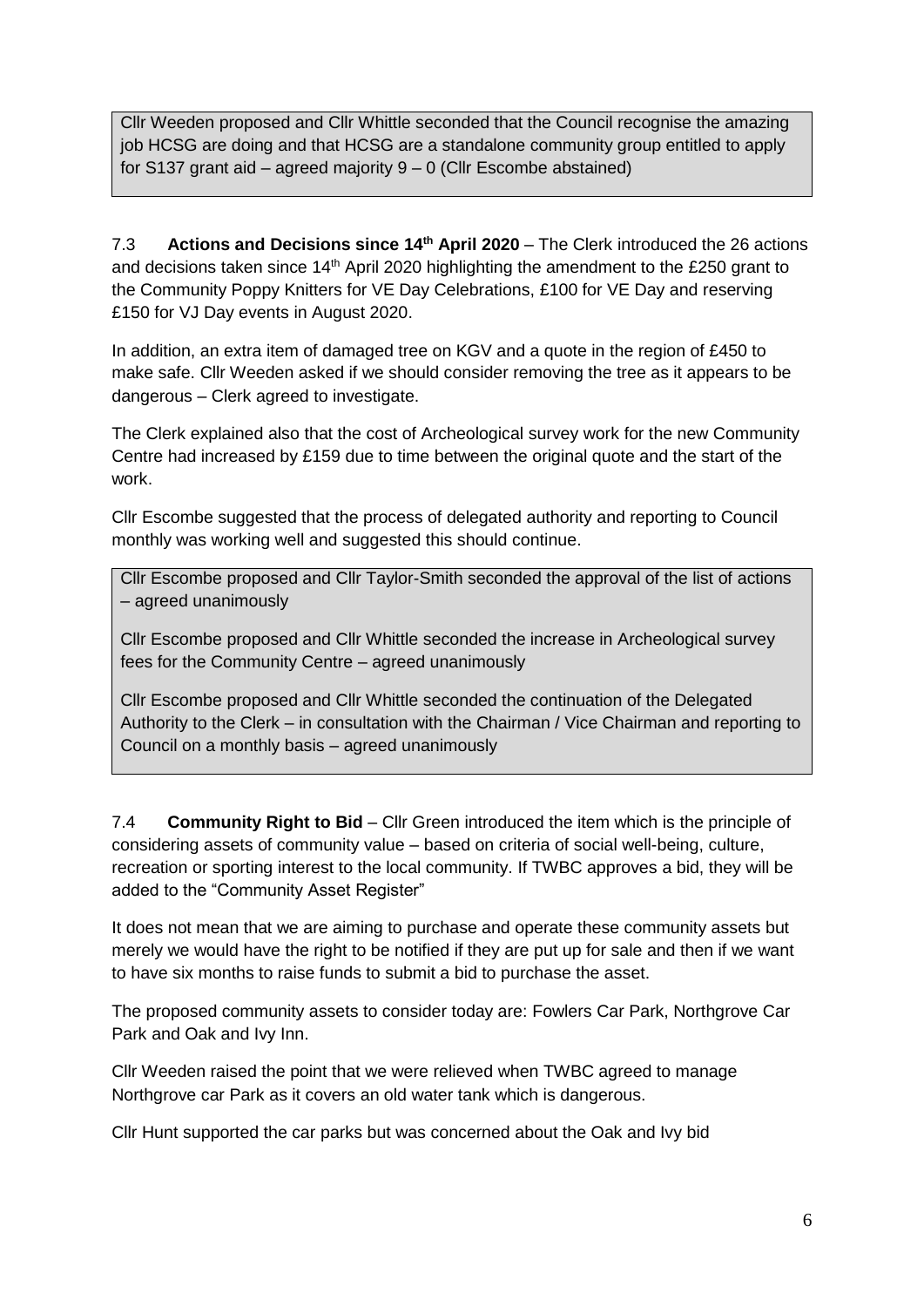Cllr Taylor-Smith supported Cllr Hunt – elsewhere he had been involved in "community pubs" but they were the only pub / community facility in the village.

Cllr Whittle was concerned the pub had lost some of its listed building characteristics.

Cllr Jones felt we should include the Oak and Ivy due to its historical value and the need for a pub in that area of the village. It has potential if well run and redeveloped.

Cllr Escombe raised the point that the Oak and Ivy had been on the call for sites so this may be a good idea for the long term.

The Clerk pointed out that the application process to TWBC is free of charge but Land Registry Title documents have a nominal fee for each application.

The Council voted on each site in turn.

Cllr Green proposed and Cllr Weeden seconded Fowlers Car park – agreed unanimously

Cllr Green proposed and Cllr Blake seconded Northgrove Car Park – agreed by majority 8 – 2 (Cllrs Taylor-Smith and Weeden)

Cllr Green proposed and Cllr Escombe seconded the Oak and Ivy – agreed by majority 8 – 1 (Cllr Hunt) with Cllr Weeden abstaining.

7 **White House JR verbal update** – Cllr Escombe introduced the update which had only been finalised today and apologized for the lateness. The background is that on the 9<sup>th</sup> March 2020 we agreed to set aside a further £1,000 for legal work in relation to the White House Judicial Review.

In April 2020 the court decided that there was an arguable case and the case would go to the High Court – which is an achievement as only 25% of cases brought are considered arguable.

TWBC and McCarthy and Stone have replied to the High Court. In addition, the Barrister feels that the heritage grounds have further merit and need rewording.

Cllr Escombe felt that we have done well so far and to give our best possible chances of success we should proceed along the lines of seeking the barrister to review their response and if required respond and also to amend the heritage grounds.

Cllr Blake asked what were the amends to the heritage Grounds? – Cllr Escombe responded that TWBC in their draft local plan had emphasised the need to retain the White House on heritage grounds if the site was developed rather than demolish the White House.

Cllr Taylor-Smith was disappointed that we did not have the responses to consider – although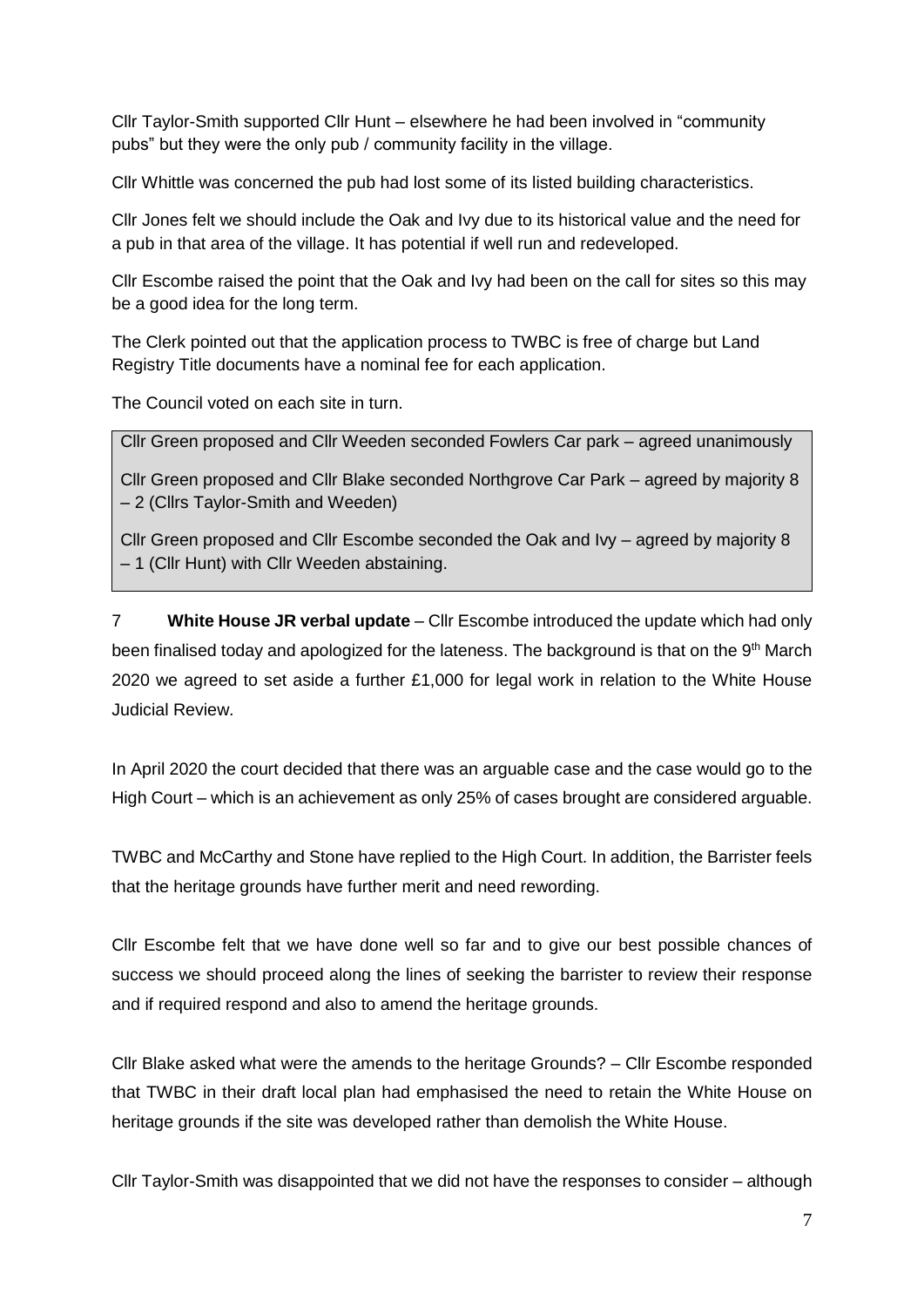we are asking for a legal view on a legal document. He was concerned that the heritage issue would take away from the traffic issue. Cllr Escombe explained that the heritage case was part of the original overall legal case and the amendment was proposed to strengthen the argument.

Cllr Jones was also disappointed that we had not seen the documents – when was a response required? The Clerk explained that we only received the information late today and the response was required by the end of the month.

Cllr Cory felt that we should give ourselves the best chances of success and ask for a legal review, respond if necessary and strengthen the heritage element of our case.

Cllr Escombe proposed and was seconded by Cllr Cory to seek a legal review of the responses and if necessary a response on our behalf, £1,000 + VAT – agreed unanimously.

Cllr Escombe proposed and Cllr Pyne seconded that we seek to amend and strengthen the Heritage element of our case, £250 court fee – agreed unanimously.

#### **8. REPORTS OF COMMITTEE CHAIRMEN AND UPDATES – NA**

#### **9. FINANCE:**

#### 9.1 Monthly Income and expenditure

| £  | 11,868.99 | to 11.05.20 |
|----|-----------|-------------|
| £  | 98,889.00 | to 30.04.20 |
| £  | 87,020.01 |             |
| £  | 86,786.66 | to 30.04.19 |
| £  | 75,527.15 | to 31.12.19 |
| £  | 10,000.00 | to 30.04.20 |
| £. |           | to 30.04.20 |
|    |           | 199,139.24  |

9.2 Agreement to pay payments schedule – circulated.

Cllr Hunt enquired about the ACAD payment of £1,000, The Responsible Finance Officer responded that it was the mapping for the Community Centre and that we had already agreed the expenditure at full council.

Cllr Taylor Smith proposed and Cllr Pyne seconded the acceptance of the payment schedule – agreed unanimously